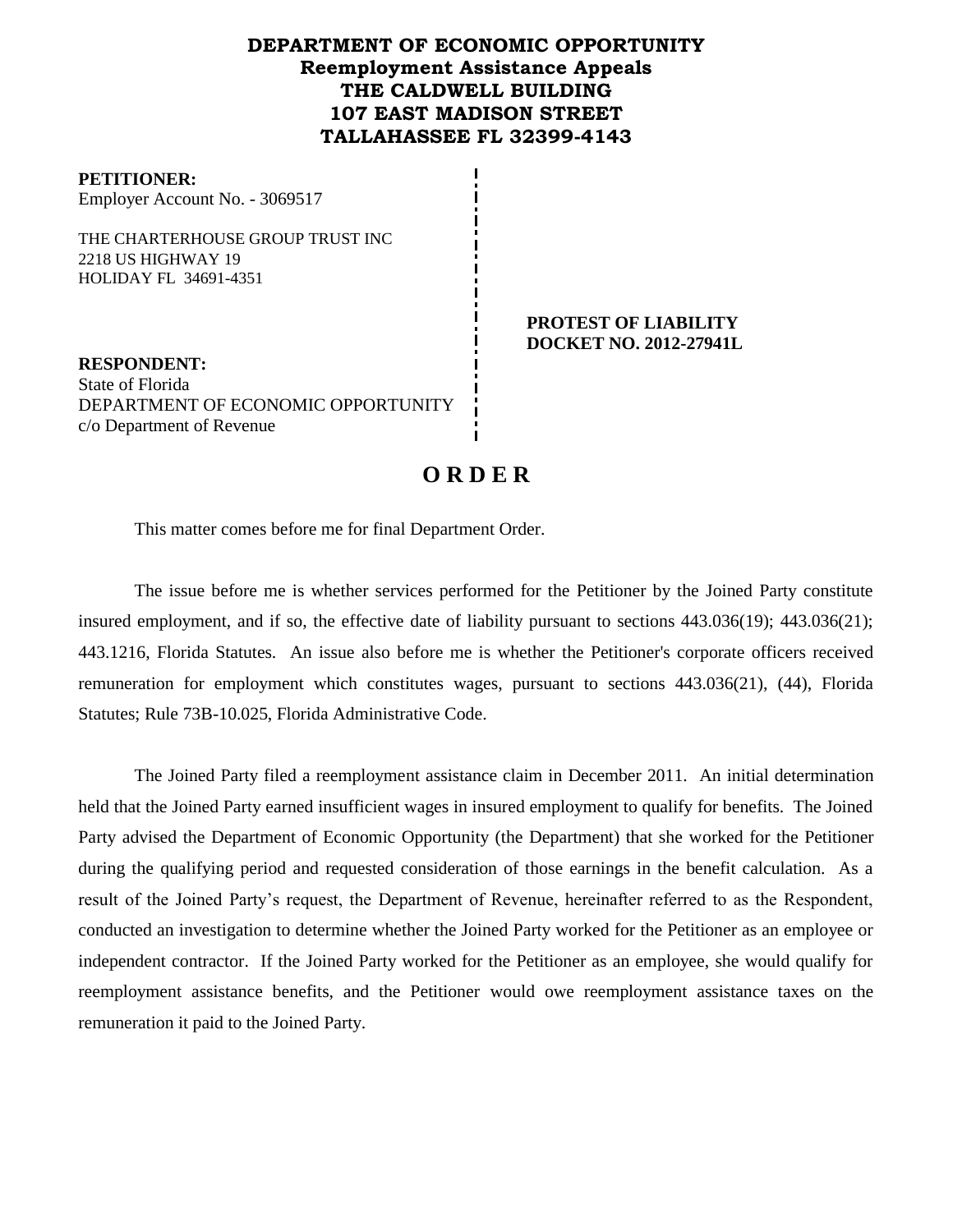On the other hand, if the Joined Party worked for the Petitioner as an independent contractor, she would remain ineligible for benefits, and the Petitioner would not owe reemployment assistance taxes on the wages it paid to the Joined Party. Upon completing the investigation, the Respondent's auditor determined that the services performed by the Joined Party were in insured employment. The Petitioner was required to pay reemployment assistance taxes on wages it paid to the Joined Party.The Petitioner filed a timely protest of the determination.The claimant who requested the investigation was joined as a party because she had a direct interest in the outcome of the case. That is, if the determination is reversed, the Joined Party will once again be ineligible for benefits and must repay all benefits received.

A telephone hearing was held on June 26, 2012.The Petitioner, represented by its Director, appeared and testified. The Joined Party appeared and testified on her own behalf. The Respondent, represented by a Tax Specialist II, appeared and testified. The Special Deputy issued a recommended order on July 16, 2012.

The Special Deputy's Findings of Fact recite as follows:

- 1. The Petitioner is a subchapter S corporation which was formed in 2004 to operate a real estate rental business. The Petitioner owns the properties that it rents.
- 2. In early 2009 the Joined Party was seeking employment and responded to a help wanted advertisement which had been placed by the Petitioner for the position of office manager for a property management company. The Joined Party had prior employment experience as an office manager. The Joined Party was interviewed by a mortgage broker associated with the Petitioner and was informed that it was a full time position, forty hours per week, and that the rate of pay was \$10 per hour. After a second interview the position was offered to the Joined Party and the Joined Party accepted the offer. There was no written agreement or contract between the parties other than a confidentiality agreement.
- 3. The Joined Party began performing services for the Petitioner on or about April 30, 2009. The Petitioner trained the Joined Party during the first few days. During that time the Joined Party was required to follow the person who had hired her so that the Joined Party could learn what was to be done and how it was to be done. After a few days the Petitioner asked the Joined Party if she was willing to perform work as a property manager for the Petitioner's properties. The Joined Party had never worked in property management. The Joined Party accepted after the Petitioner explained to the Joined Party that the Joined Party was not required to have a real estate license or a property management license to manage the Petitioner's properties because the Petitioner owned the properties. The Petitioner provided additional training for the property management duties.
- 4. The Joined Party received her first paycheck after her first week of work. The Joined Party noticed that no taxes had been withheld from the pay. The Petitioner had not informed the Joined Party that the Petitioner had classified the Joined Party as an independent contractor. The Joined Party did not understand why payroll taxes were not withheld but she did not question why taxes were not withheld.
- 5. The Petitioner's office is open from 10 AM until 4 PM. The Petitioner provided the Joined Party with a key to the office. The Petitioner provided a computer and all supplies that were needed to perform the work. The Joined Party was required to be in the office as much as possible during the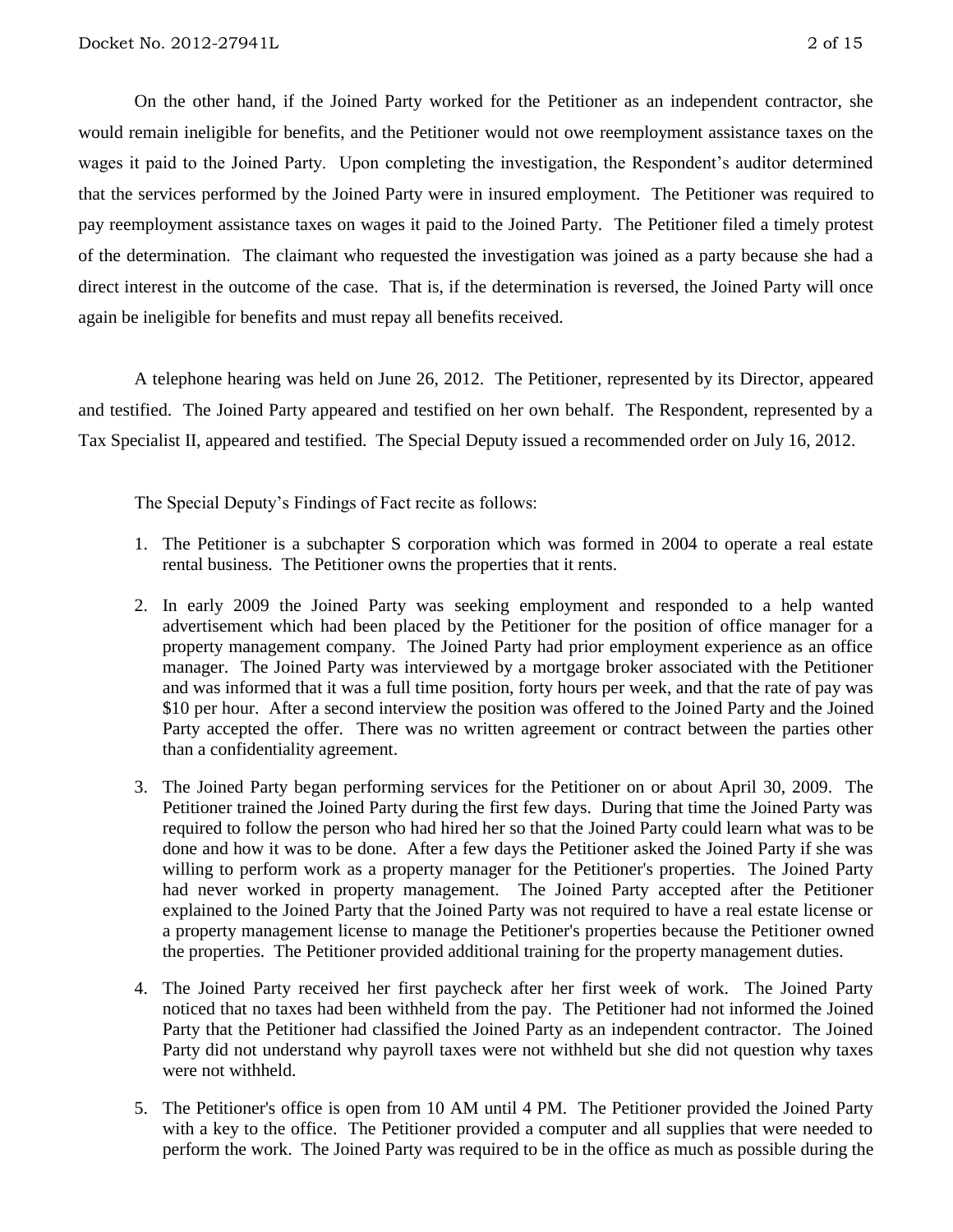office hours, however, since the Joined Party was required to meet with the Petitioner's clients and visit the rental properties during the day, the Petitioner provided the Joined Party with a cell phone.

- 6. In addition to the Joined Party's hourly wage the Petitioner paid the Joined Party \$50 per week as a reimbursement of automobile expenses. The Petitioner reimbursed the Joined Party for all other expenses in connection with the work. The Joined Party did not have any unreimbursed expenses in connection with the work.
- 7. The Joined Party did not have any investment in a business and did not have any business or occupational license. Although the Joined Party had a secondary job as a waitress on weekends for a period of time, the Joined Party did not perform property management or office management services for anyone other than the Petitioner. The Joined Party did not hire others to perform the work for her. The Joined Party always believed that she was the Petitioner's employee.
- 8. The Joined Party was required to complete a weekly timecard. The Joined Party did not bill the Petitioner for her services but was paid from the hours recorded on the timecard. After the Joined Party had worked for the Petitioner for approximately one year the Petitioner reduced her hours of work but increased the hourly rate of pay.
- 9. The Petitioner never withheld taxes from the pay and never provided any fringe benefits such as paid holidays or paid vacations. At the end of each year the Petitioner reported the Joined Party's earnings on Form 1099-MISC as nonemployee compensation.
- 10. The Petitioner's business declined due to the real estate market and the Petitioner changed the Joined Party's pay period from weekly to biweekly. The Petitioner criticized the Joined Party's work performance and in approximately November 2011 the Petitioner gave the Joined Party a list of things that the Joined Party was required to do. The Petitioner changed the method of pay from hourly to commission based on a percentage of the rents collected by the Petitioner. The Petitioner's behavior led the Joined Party to believe that the Petitioner was attempting to force the Joined Party to quit working for the Petitioner. In December 2011, the Petitioner discharged the Joined Party. In approximately January 2012 the Petitioner closed the business.
- 11. The Joined Party filed a claim for unemployment compensation benefits effective December 18, 2011. When the Joined Party did not receive credit for her earnings with the Petitioner a *Request for Reconsideration of Monetary Determination* was filed and an investigation was assigned to the Department of Revenue to determine if the Joined Party performed services for the Petitioner as an employee or as an independent contractor. On February 10, 2012, the Department of Revenue issued a determination holding that the Joined Party performed services for the Petitioner as an employee retroactive to May 1, 2009. The Petitioner filed a timely protest by mail postmarked February 24, 2012.

Based on these Findings of Fact, the Special Deputy recommended that the determination dated February 10, 2012, be affirmed. On July 31, 2012, the Petitioner submitted a written request for an extension of time for filing exceptions to the Recommended Order.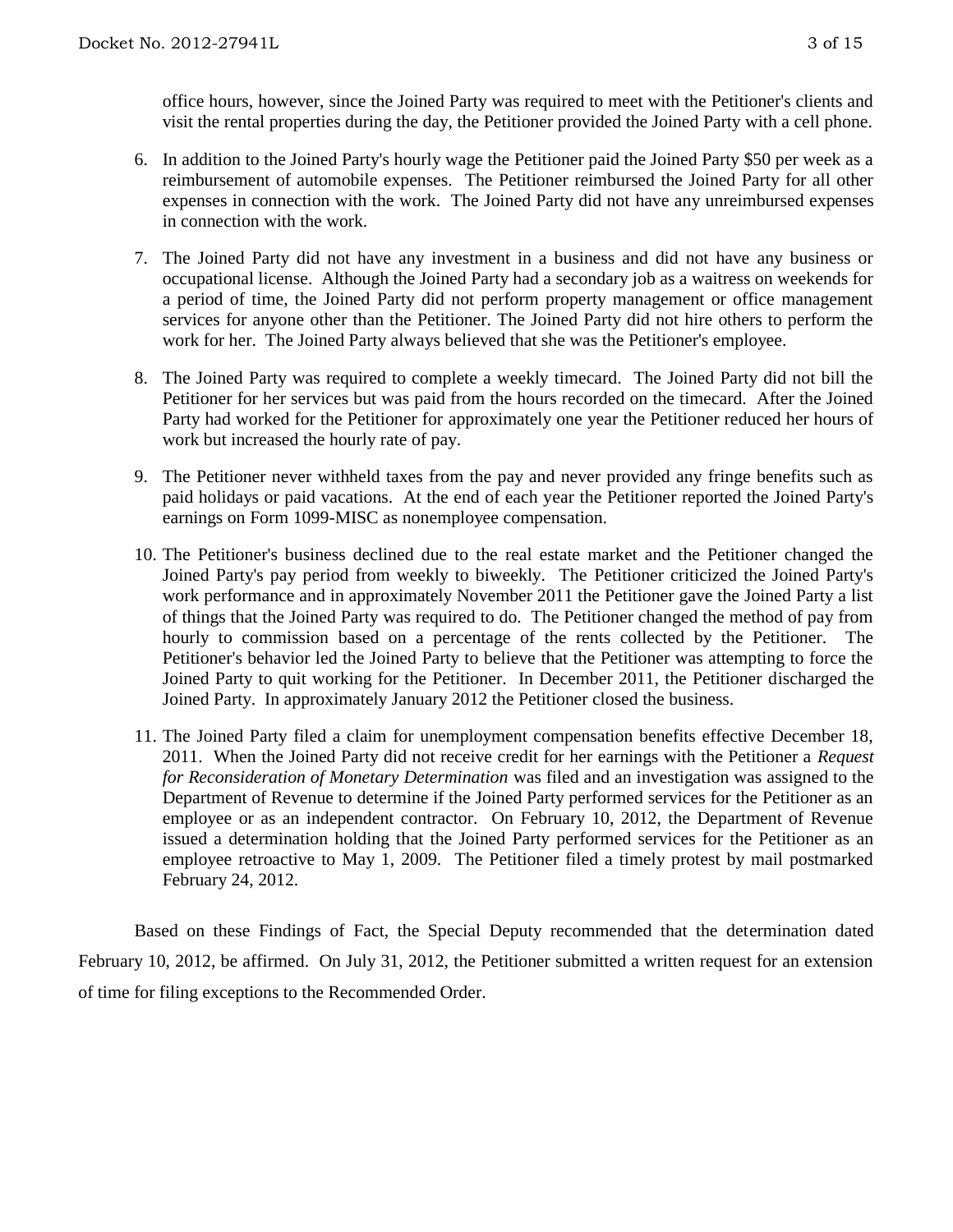On August 1, 2012, the Special Deputy granted an extension for filing exceptions until August 10, 2012. The Petitioner's exceptions were received by the Department on August 10, 2012. No other submissions were received from any party.

With respect to the recommended order, section 120.57(1)(1), Florida Statutes, provides:

The agency may adopt the recommended order as the final order of the agency. The agency in its final order may reject or modify the conclusions of law over which it has substantive jurisdiction and interpretation of administrative rules over which it has substantive jurisdiction. When rejecting or modifying such conclusions of law or interpretation of administrative rule, the agency must state with particularity its reasons for rejecting or modifying such conclusion of law or interpretation of administrative rule and must make a finding that its substituted conclusion of law or interpretation of administrative rule is as or more reasonable than that which was rejected or modified. Rejection or modification of conclusions of law may not form the basis for rejection or modification of findings of fact. The agency may not reject or modify the findings of fact unless the agency first determines from a review of the entire record, and states with particularity in the order, that the findings of fact were not based upon competent substantial evidence or that the proceedings on which the findings were based did not comply with essential requirements of law.

With respect to exceptions, section 120.57(1)(k), Florida Statutes, provides, in pertinent part:

The agency shall allow each party 15 days in which to submit written exceptions to the recommended order. The final order shall include an explicit ruling on each exception, but an agency need not rule on an exception that does not clearly identify the disputed portion of the recommended order by page number or paragraph, that does not identify the legal basis for the exception, or that does not include appropriate and specific citations to the record.

The Petitioner's exceptions are addressed below. Also, the record of the case was carefully reviewed to determine whether the Special Deputy's Findings of Fact and Conclusions of Law were supported by the record, whether the proceedings complied with the substantial requirements of the law, and whether the Conclusions of Law reflect a reasonable application of the law to the facts.

In the Petitioner's *Lack of standing with points of law* and the Petitioner's *Findings of Fact* #1-5, 8, and 10, the Petitioner proposes alternative findings of fact or conclusions of law. Additionally, in the Petitioner's *Findings of Fact* #2, 8, and 10, the Petitioner takes exception to the Special Deputy resolving conflicts in evidence in favor of the Joined Party. Pursuant to section 120.57(1)(1), Florida Statutes, the Special Deputy is the finder of fact in an administrative hearing, and the Department may not reject or modify the Special Deputy's Findings of Fact unless the Department first determines from a review of the entire record, and states with particularity in the order, that the findings of fact were not based upon competent substantial evidence. Also pursuant to section 120.57(1)(l), Florida Statutes, the Department may not reject or modify the Special Deputy's Conclusions of Law unless the Department first determines that the conclusions of law do not reflect a reasonable application of the law to the facts.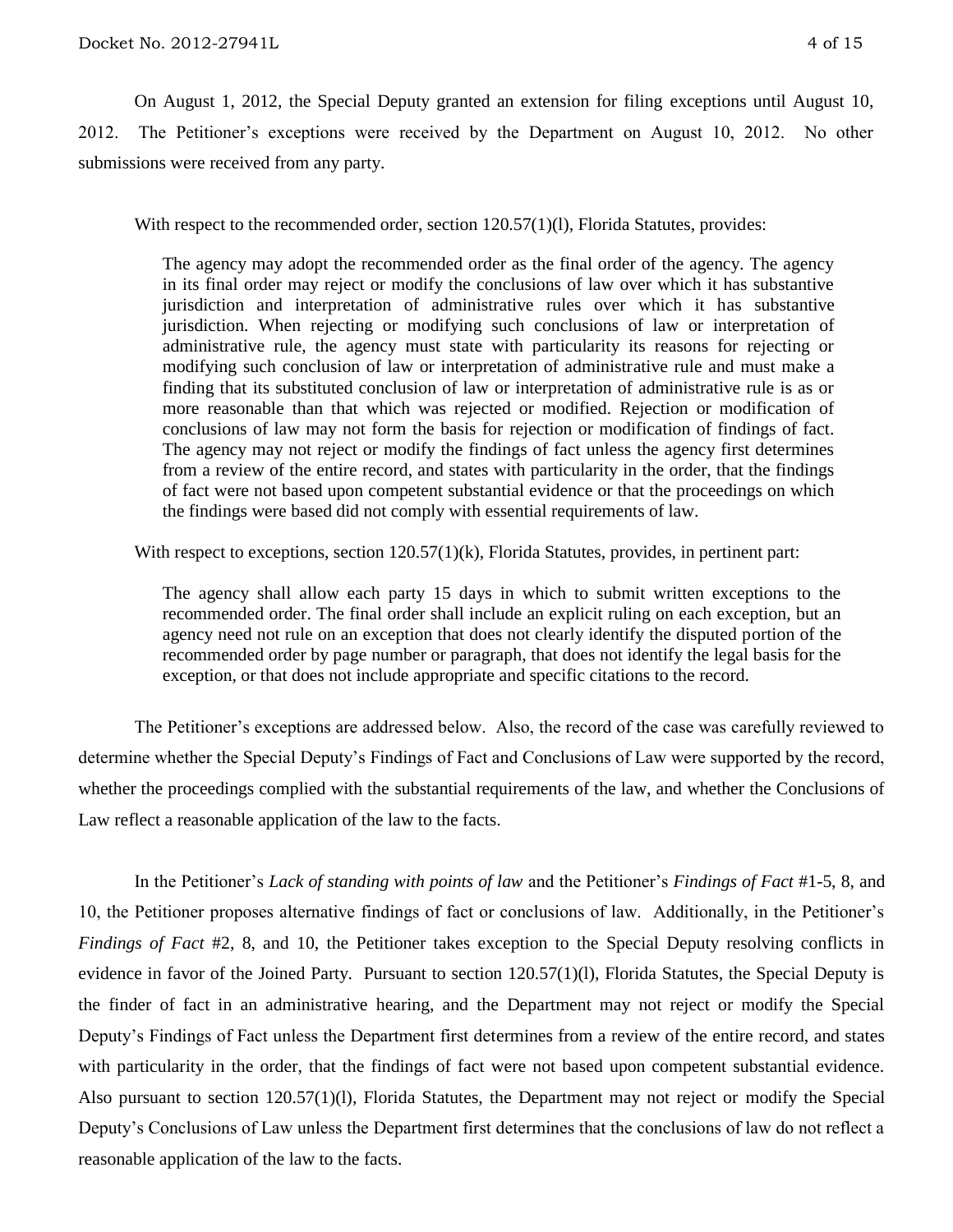A review of the record reveals that the Special Deputy resolved conflicts in evidence in favor of the Joined Party. A review of the record also reveals that the Special Deputy's Findings of Fact are supported by competent substantial evidence in the record and that the Special Deputy's Conclusions of Law reflect a reasonable application of the law to the facts. As a result, the Department may not modify the Special Deputy's Findings of Fact or Conclusions of Law pursuant to section 120.57(1)(l), Florida Statutes, and accepts the findings of fact and conclusions of law as written by the Special Deputy. The Petitioner's exceptions regarding the Special Deputy's Findings of Fact and Conclusions of Law are respectfully rejected.

In the Petitioner's *Findings of Fact* #2, 4, and 10, the Petitioner requests the consideration of additional evidence or offers to submit additional evidence not presented during the hearing. In Petitioner's *Finding of Fact* #2, the Petitioner also offers to subpoena an additional witness that did not participate in the hearing. Rule 73B-10.035(19)(a), Florida Administrative Code, provides that additional evidence will not be accepted after the close of the hearing. Rule 73B-10.035(11)(a), Florida Administrative Code, further provides that any application for a subpoena must be delivered to the office of the special deputy prior to the scheduled hearing. Accordingly, the Petitioner's requests for the consideration of additional evidence and the opportunity to submit additional evidence are respectfully denied. The Petitioner's request to subpoena an additional witness is also respectfully denied. Petitioner's *Findings of Fact* #2, 4, and 10, are respectfully rejected.

A review of the record reveals that the Findings of Fact contained in the Recommended Order are based on competent, substantial evidence and that the proceedings on which the findings were based complied with the essential requirements of the law. The Special Deputy's findings are thus adopted in this order. The Special Deputy's Conclusions of Law reflect a reasonable application of the law to the facts and are also adopted.

Having considered the record of this case and the Recommended Order of the Special Deputy, I hereby adopt the Findings of Fact and Conclusions of Law of the Special Deputy as set forth in the Recommended Order. A copy of the Recommended Order is attached and incorporated in this order.

Therefore, it is ORDERED that the determination dated February 10, 2012, is AFFIRMED.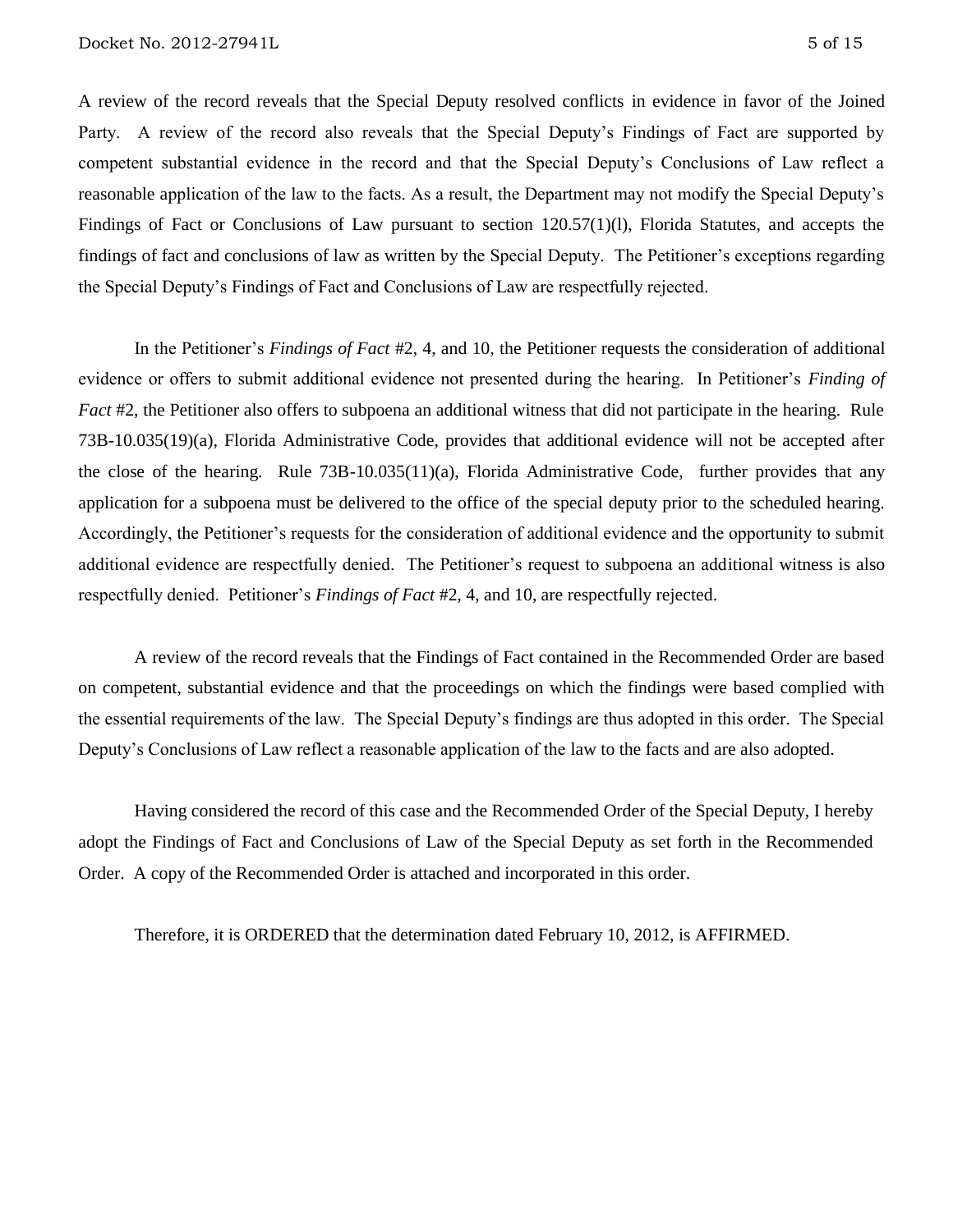ou.

#### **JUDICIAL REVIEW**

Any request for judicial review must be initiated within 30 days of the date the Order was filed. Judicial review is commenced by filing one copy of a *Notice of Appeal* with the DEPARTMENT OF ECONOMIC OPPORTUNITY at the address shown at the top of this *Order* and a second copy, with filing fees prescribed by law, with the appropriate District Court of Appeal. It is the responsibility of the party appealing to the Court to prepare a transcript of the record. If no court reporter was at the hearing, the transcript must be prepared from a copy of the Special Deputy's hearing recording, which may be requested from the Office of Appeals.

Cualquier solicitud para revisión judicial debe ser iniciada dentro de los 30 días a partir de la fecha en que la Orden fue registrada. La revisión judicial se comienza al registrar una copia de un *Aviso de Apelación* con la Agencia para la Innovación de la Fuerza Laboral [*DEPARTMENT OF ECONOMIC OPPORTUNITY]* en la dirección que aparece en la parte superior de este *Orden* y una segunda copia, con los honorarios de registro prescritos por la ley, con el Tribunal Distrital de Apelaciones pertinente. Es la responsabilidad de la parte apelando al tribunal la de preparar una transcripción del registro. Si en la audiencia no se encontraba ningún estenógrafo registrado en los tribunales, la transcripción debe ser preparada de una copia de la grabación de la audiencia del Delegado Especial [*Special Deputy*], la cual puede ser solicitada de la Oficina de Apelaciones.

Nenpòt demann pou yon revizyon jiridik fèt pou l kòmanse lan yon peryòd 30 jou apati de dat ke Lòd la te depoze a. Revizyon jiridik la kòmanse avèk depo yon kopi yon *Avi Dapèl* ki voye bay DEPARTMENT OF ECONOMIC OPPORTUNITY lan nan adrès ki parèt pi wo a, lan tèt *Lòd* sa a e yon dezyèm kopi, avèk frè depo ki preskri pa lalwa, bay Kou Dapèl Distrik apwopriye a. Se responsabilite pati k ap prezante apèl la bay Tribinal la pou l prepare yon kopi dosye a. Si pa te gen yon stenograf lan seyans lan, kopi a fèt pou l prepare apati de kopi anrejistreman seyans lan ke Adjwen Spesyal la te fè a, e ke w ka mande Biwo Dapèl la voye pou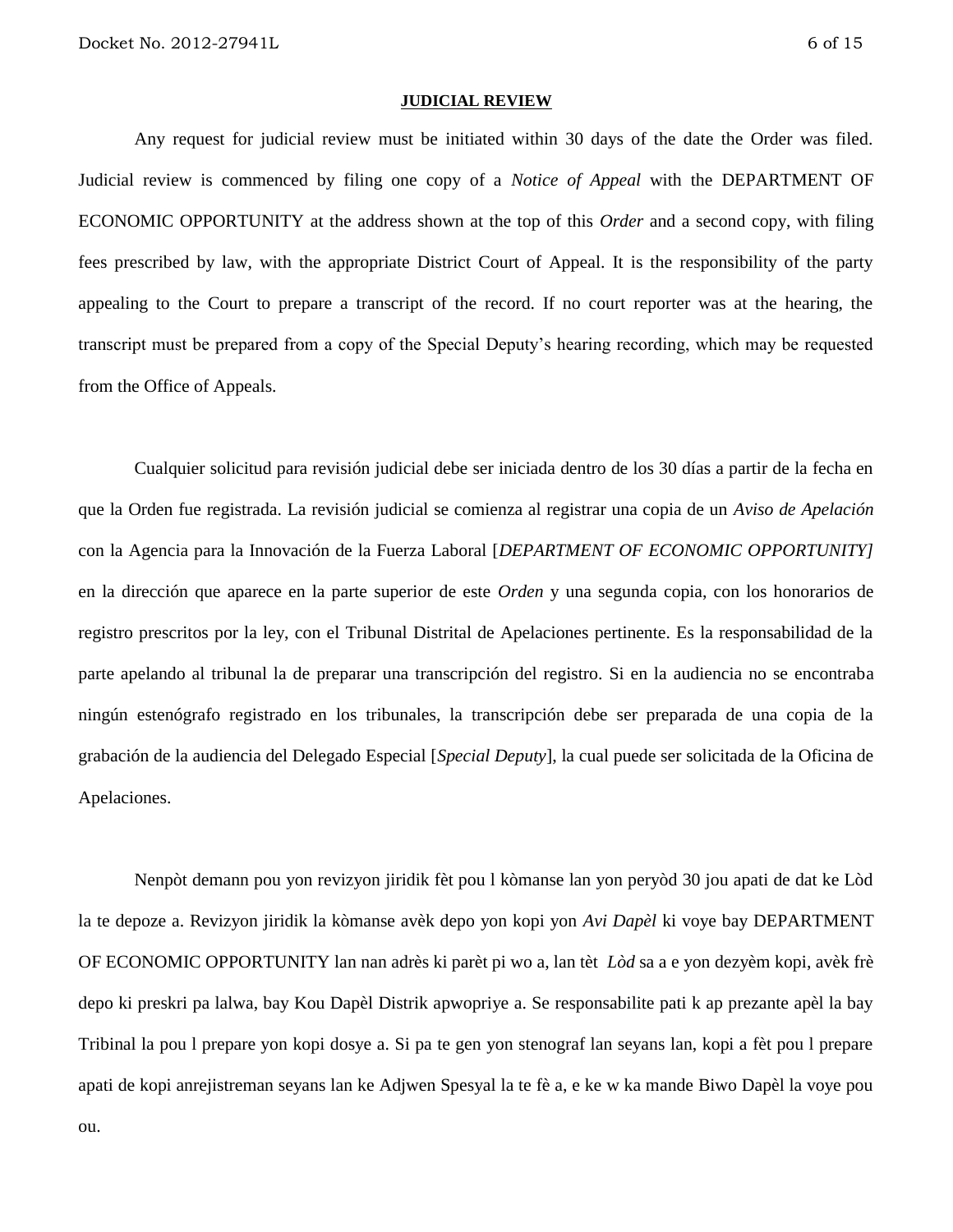DONE and ORDERED at Tallahassee, Florida, this \_\_\_\_\_\_\_ day of **September, 2012**.



Altemese Smith, Assistant Director, Reemployment Assistance Services DEPARTMENT OF ECONOMIC OPPORTUNITY

FILED ON THIS DATE PURSUANT TO § 120.52, FLORIDA STATUTES, WITH THE DESIGNATED DEPARTMENT CLERK, RECEIPT OF WHICH IS HEREBY ACKNOWLEDGED.

Shmun J. Bams

DEPUTY CLERK DATE

#### **CERTIFICATE OF SERVICE**

**I HEREBY CERTIFY that true and correct copies of the foregoing Final Order have been furnished to the persons listed below in the manner described, on the \_\_\_\_\_\_\_ day of September, 2012**.

 $Shmum \sim 7$ 

SHANEDRA Y. BARNES, Special Deputy Clerk DEPARTMENT OF ECONOMIC OPPORTUNITY Reemployment Assistance Appeals 107 EAST MADISON STREET TALLAHASSEE FL 32399-4143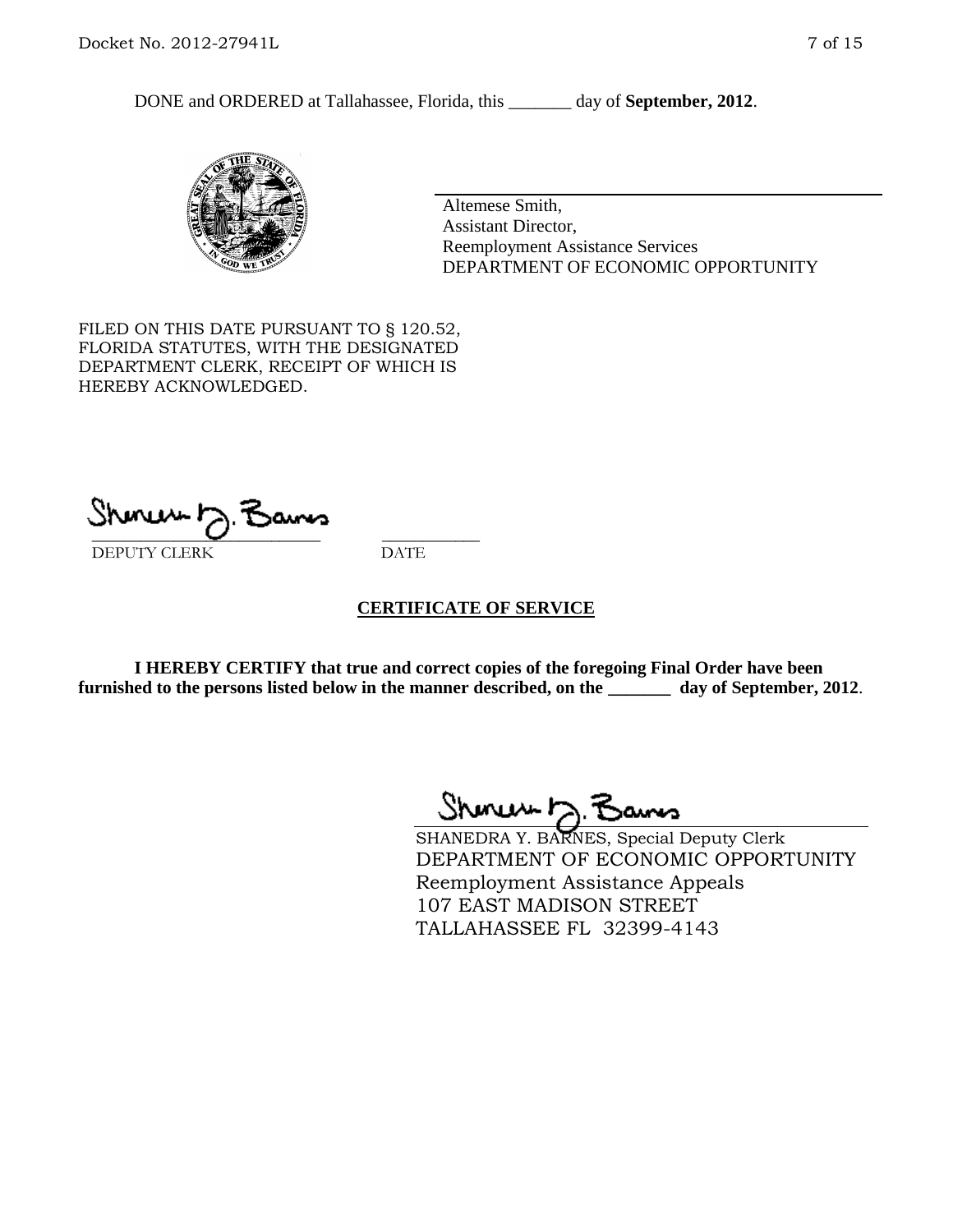By U.S. Mail:

THE CHARTERHOUSE GROUP TRUST INC 2218 US HIGHWAY 19 HOLIDAY FL 34691-4351

CARRIE AMUNDSEN 10300 ALBERTA CT NEW PORT RICHEY FL 34654

DEPARTMENT OF REVENUE ATTN: VANDA RAGANS - CCOC #1-4857 5050 WEST TENNESSEE STREET TALLAHASSEE FL 32399

DOR BLOCKED CLAIMS UNIT ATTENTION MYRA TAYLOR P O BOX 6417 TALLAHASSEE FL 32314-6417

State of Florida DEPARTMENT OF ECONOMIC OPPORTUNITY c/o Department of Revenue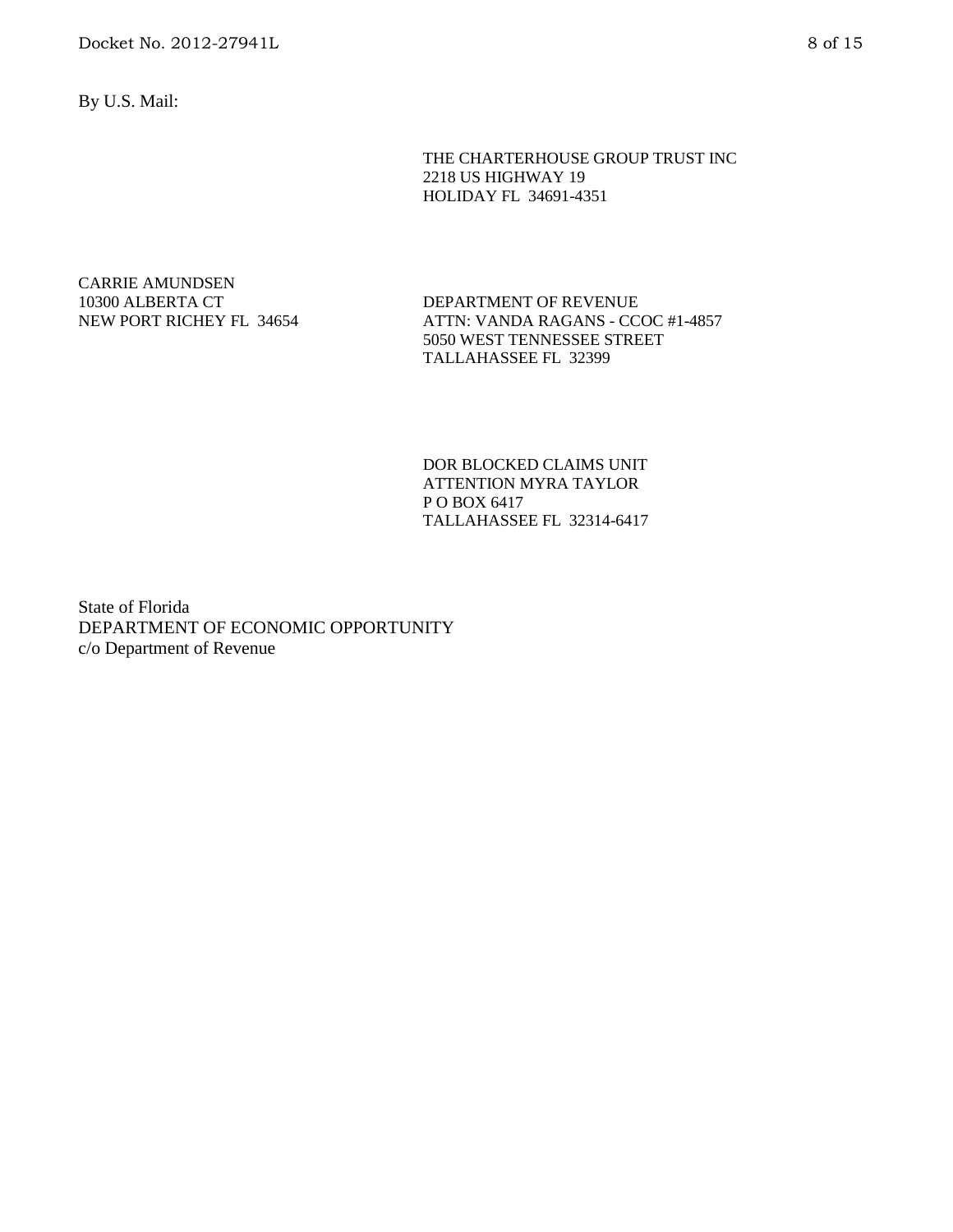**Reemployment Assistance Appeals**

MSC 347 CALDWELL BUILDING 107 EAST MADISON STREET TALLAHASSEE FL 32399-4143

#### **PETITIONER:**

Employer Account No. - 3069517 THE CHARTERHOUSE GROUP TRUST INC 2218 US HIGHWAY 19 HOLIDAY FL 34691-4351

## **RESPONDENT:**

State of Florida DEPARTMENT OF ECONOMIC **OPPORTUNITY** c/o Department of Revenue

**PROTEST OF LIABILITY DOCKET NO. 2012-27941L**

# **RECOMMENDED ORDER OF SPECIAL DEPUTY**

TO: Assistant Director, Interim Executive Director, Reemployment Assistance Services DEPARTMENT OF ECONOMIC OPPORTUNITY

This matter comes before the undersigned Special Deputy pursuant to the Petitioner's protest of the Respondent's determination dated February 10, 2012.

After due notice to the parties, a telephone hearing was held on June 26, 2012. The Petitioner, represented by its Director, appeared and testified. The Respondent, represented by a Department of Revenue Tax Specialist II, appeared and testified. The Joined Party appeared and testified.

The record of the case, including the recording of the hearing and any exhibits submitted in evidence, is herewith transmitted. Proposed Findings of Fact and Conclusions of Law were received from the Petitioner.

#### **Issue:**

Whether services performed for the Petitioner by the Joined Party constitute insured employment, and if so, the effective date of liability, pursuant to Section 443.036(19), 443.036(21); 443.1216, Florida Statutes.

Whether the Petitioner's corporate officers received remuneration for employment which constitutes wages, pursuant to Sections 443.036(21), (44), Florida Statutes; Rule 73B-10.025, Florida Administrative Code.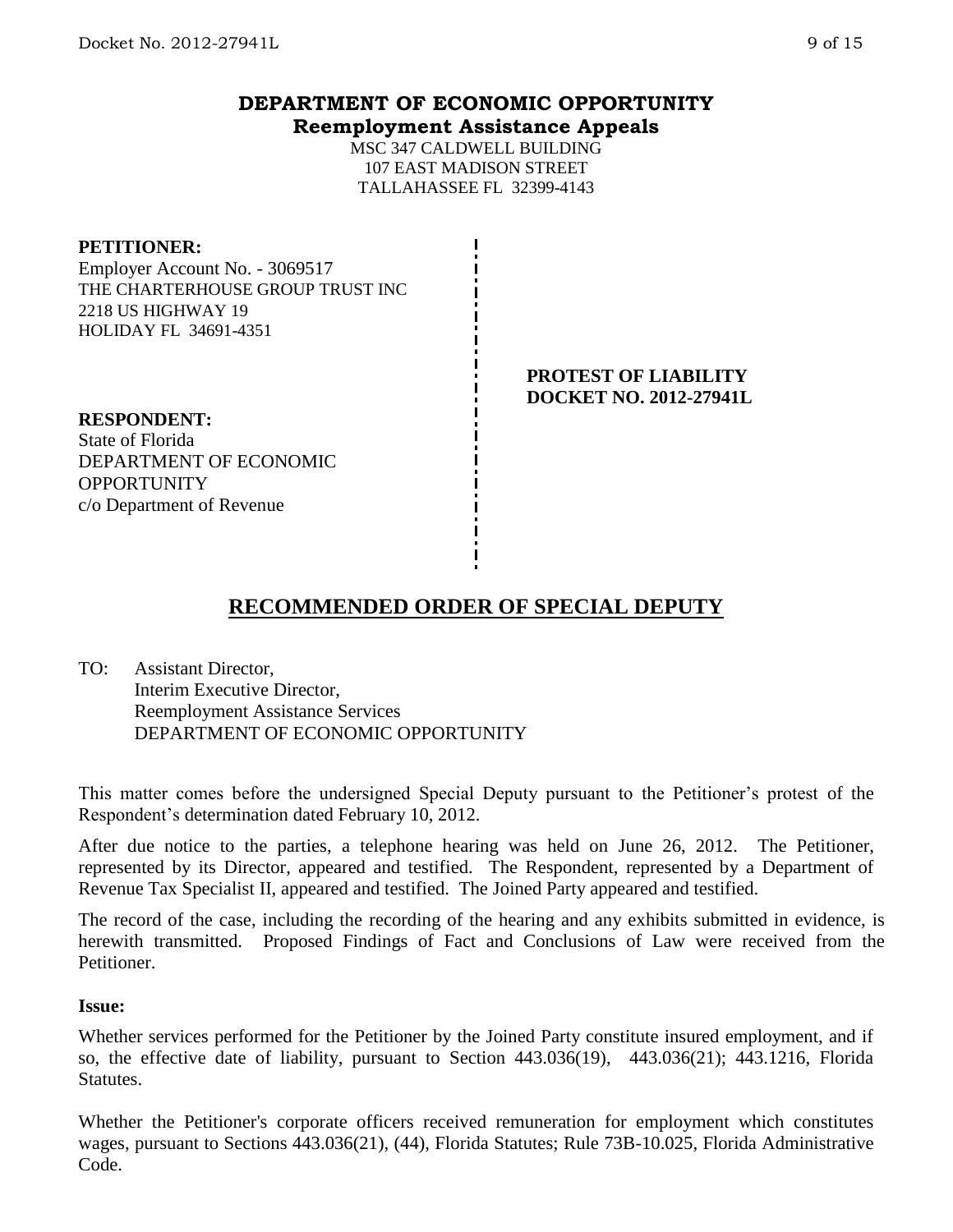### **Findings of Fact:**

- 1. The Petitioner is a subchapter S corporation which was formed in 2004 to operate a real estate rental business. The Petitioner owns the properties that it rents.
- 2. In early 2009 the Joined Party was seeking employment and responded to a help wanted advertisement which had been placed by the Petitioner for the position of office manager for a property management company. The Joined Party had prior employment experience as an office manager. The Joined Party was interviewed by a mortgage broker associated with the Petitioner and was informed that it was a full time position, forty hours per week, and that the rate of pay was \$10 per hour. After a second interview the position was offered to the Joined Party and the Joined Party accepted the offer. There was no written agreement or contract between the parties other than a confidentiality agreement.
- 3. The Joined Party began performing services for the Petitioner on or about April 30, 2009. The Petitioner trained the Joined Party during the first few days. During that time the Joined Party was required to follow the person who had hired her so that the Joined Party could learn what was to be done and how it was to be done. After a few days the Petitioner asked the Joined Party if she was willing to perform work as a property manager for the Petitioner's properties. The Joined Party had never worked in property management. The Joined Party accepted after the Petitioner explained to the Joined Party that the Joined Party was not required to have a real estate license or a property management license to manage the Petitioner's properties because the Petitioner owned the properties. The Petitioner provided additional training for the property management duties.
- 4. The Joined Party received her first paycheck after her first week of work. The Joined Party noticed that no taxes had been withheld from the pay. The Petitioner had not informed the Joined Party that the Petitioner had classified the Joined Party as an independent contractor. The Joined Party did not understand why payroll taxes were not withheld but she did not question why taxes were not withheld.
- 5. The Petitioner's office is open from 10 AM until 4 PM. The Petitioner provided the Joined Party with a key to the office. The Petitioner provided a computer and all supplies that were needed to perform the work. The Joined Party was required to be in the office as much as possible during the office hours, however, since the Joined Party was required to meet with the Petitioner's clients and visit the rental properties during the day, the Petitioner provided the Joined Party with a cell phone.
- 6. In addition to the Joined Party's hourly wage the Petitioner paid the Joined Party \$50 per week as a reimbursement of automobile expenses. The Petitioner reimbursed the Joined Party for all other expenses in connection with the work. The Joined Party did not have any unreimbursed expenses in connection with the work.
- 7. The Joined Party did not have any investment in a business and did not have any business or occupational license. Although the Joined Party had a secondary job as a waitress on weekends for a period of time, the Joined Party did not perform property management or office management services for anyone other than the Petitioner. The Joined Party did not hire others to perform the work for her. The Joined Party always believed that she was the Petitioner's employee.
- 8. The Joined Party was required to complete a weekly timecard. The Joined Party did not bill the Petitioner for her services but was paid from the hours recorded on the timecard. After the Joined Party had worked for the Petitioner for approximately one year the Petitioner reduced her hours of work but increased the hourly rate of pay.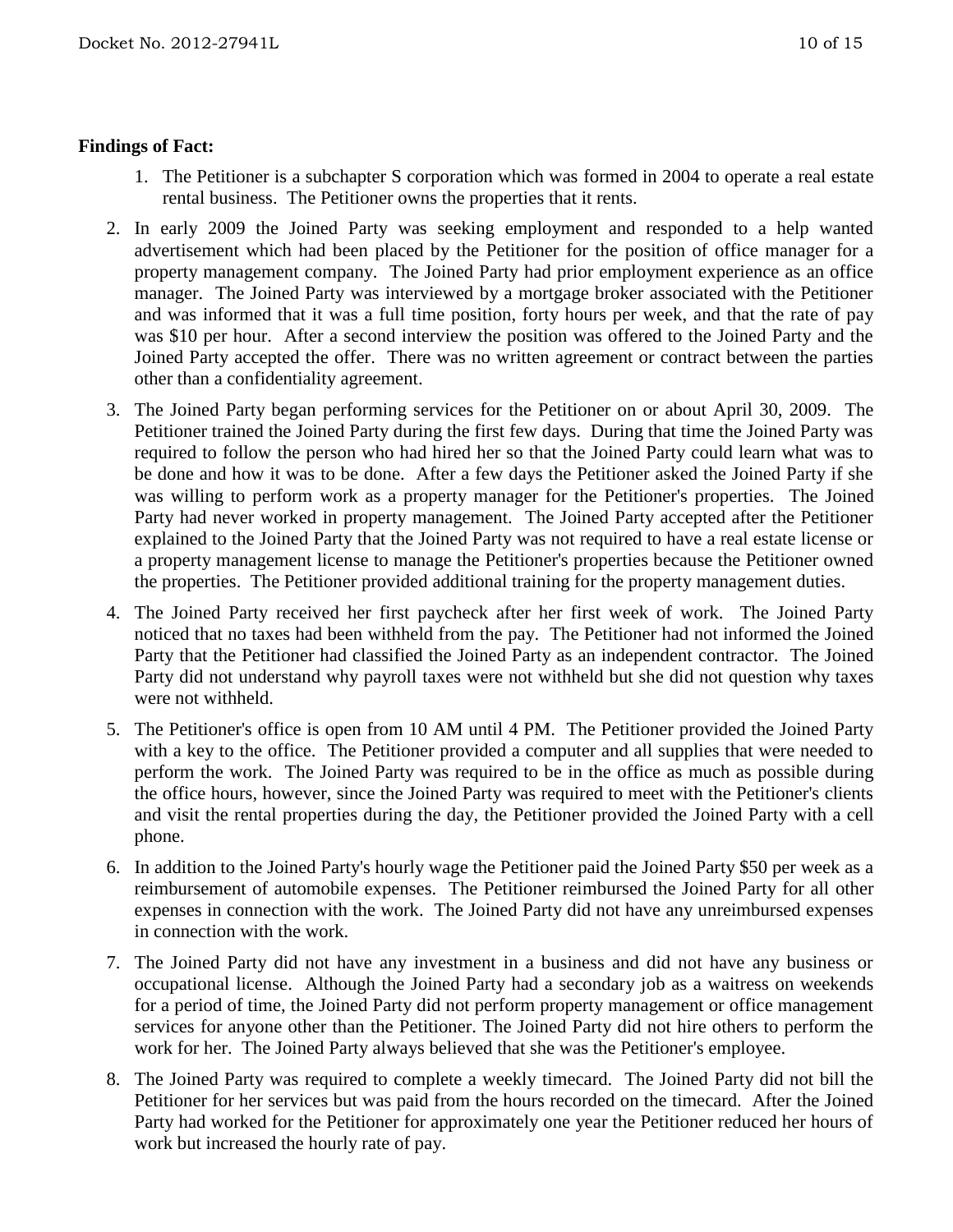- 9. The Petitioner never withheld taxes from the pay and never provided any fringe benefits such as paid holidays or paid vacations. At the end of each year the Petitioner reported the Joined Party's earnings on Form 1099-MISC as nonemployee compensation.
- 10. The Petitioner's business declined due to the real estate market and the Petitioner changed the Joined Party's pay period from weekly to biweekly. The Petitioner criticized the Joined Party's work performance and in approximately November 2011 the Petitioner gave the Joined Party a list of things that the Joined Party was required to do. The Petitioner changed the method of pay from hourly to commission based on a percentage of the rents collected by the Petitioner. The Petitioner's behavior led the Joined Party to believe that the Petitioner was attempting to force the Joined Party to quit working for the Petitioner. In December 2011, the Petitioner discharged the Joined Party. In approximately January 2012 the Petitioner closed the business.
- 11. The Joined Party filed a claim for unemployment compensation benefits effective December 18, 2011. When the Joined Party did not receive credit for her earnings with the Petitioner a *Request for Reconsideration of Monetary Determination* was filed and an investigation was assigned to the Department of Revenue to determine if the Joined Party performed services for the Petitioner as an employee or as an independent contractor. On February 10, 2012, the Department of Revenue issued a determination holding that the Joined Party performed services for the Petitioner as an employee retroactive to May 1, 2009. The Petitioner filed a timely protest by mail postmarked February 24, 2012.

### **Conclusions of Law:**

- 12. The issue in this case, whether services performed for the Petitioner by the Joined Party as an office manager and a property manager constitute employment subject to the Florida Unemployment Compensation Law, is governed by Chapter 443, Florida Statutes. Section 443.1216(1)(a)2., Florida Statutes, provides that employment subject to the chapter includes service performed by individuals under the usual common law rules applicable in determining an employer-employee relationship.
- 13. The Supreme Court of the United States held that the term "usual common law rules" is to be used in a generic sense to mean the "standards developed by the courts through the years of adjudication." United States v. W.M. Webb, Inc., 397 U.S. 179 (1970).
- 14. The Supreme Court of Florida adopted and approved the tests in 1 Restatement of Law, Agency 2d Section 220 (1958), for use to determine if an employment relationship exists. See Cantor v. Cochran, 184 So.2d 173 (Fla. 1966); Miami Herald Publishing Co. v. Kendall, 88 So.2d 276 (Fla. 1956); Magarian v. Southern Fruit Distributors, 1 So.2d 858 (Fla. 1941); see also Kane Furniture Corp. v. R. Miranda, 506 So.2d 1061 (Fla. 2d DCA 1987). In Brayshaw v. Agency for Workforce Innovation, et al; 58 So.3d 301 (Fla. 1st DCA 2011) the court stated that the statute does not refer to other rules or factors for determining the employment relationship and, therefore, the Department is limited to applying only Florida common law in determining the nature of an employment relationship.
- 15. Restatement of Law is a publication, prepared under the auspices of the American Law Institute, which explains the meaning of the law with regard to various court rulings. The Restatement sets forth a nonexclusive list of factors that are to be considered when judging whether a relationship is an employment relationship or an independent contractor relationship.
- 16. 1 Restatement of Law, Agency 2d Section 220 (1958) provides:
	- (1) A servant is a person employed to perform services for another and who, in the performance of the services, is subject to the other's control or right of control.
	- (2) The following matters of fact, among others, are to be considered: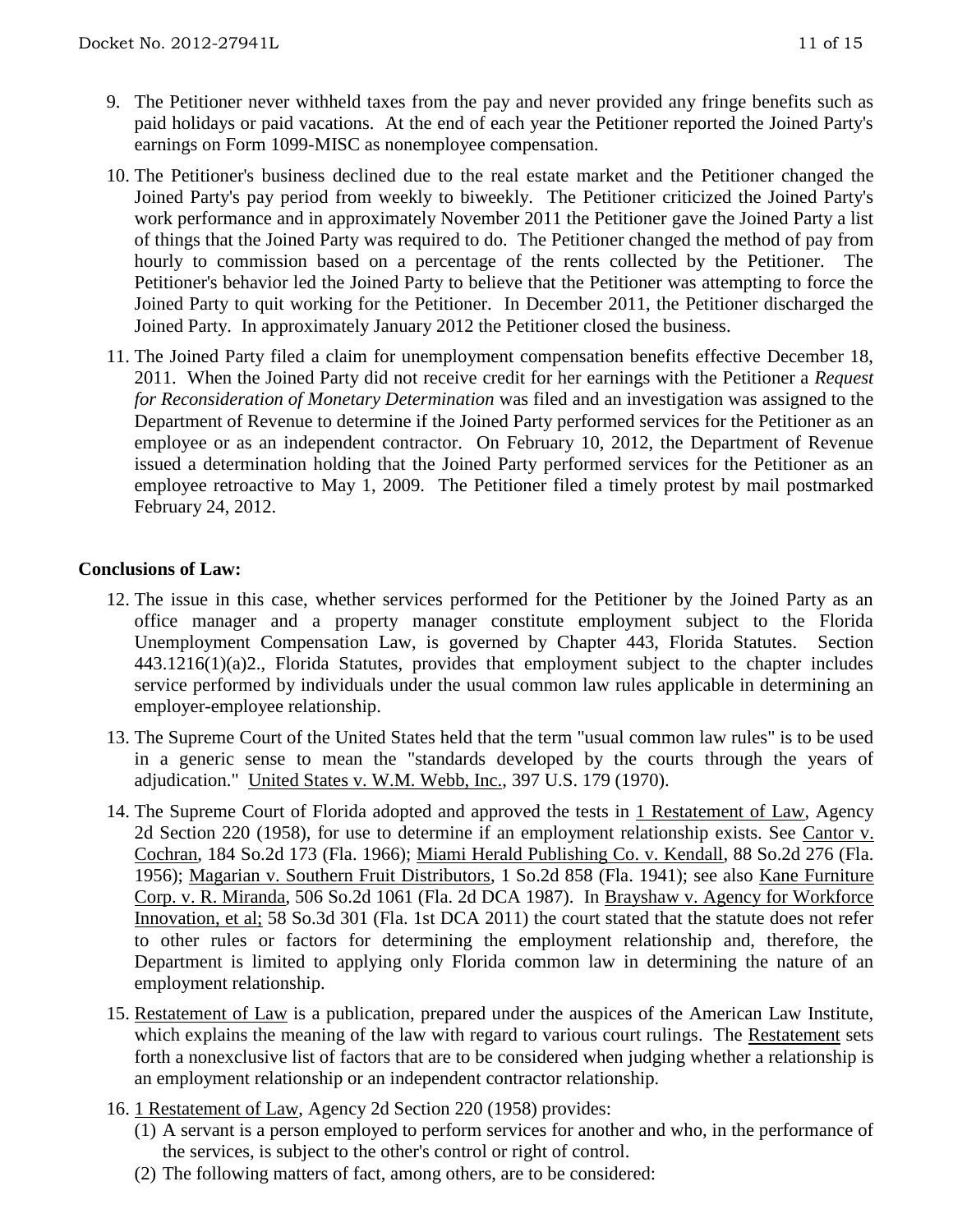- (a) the extent of control which, by the agreement, the business may exercise over the details of the work;
- (b) whether or not the one employed is engaged in a distinct occupation or business;
- (c) the kind of occupation, with reference to whether, in the locality, the work is usually done under the direction of the employer or by a specialist without supervision;
- (d) the skill required in the particular occupation;
- (e) whether the employer or the worker supplies the instrumentalities, tools, and the place of work for the person doing the work;
- (f) the length of time for which the person is employed;
- (g) the method of payment, whether by the time or by the job;
- (h) whether or not the work is a part of the regular business of the employer;
- (i) whether or not the parties believe they are creating the relation of master and servant;
- (j) whether the principal is or is not in business.
- 17. Comments in the Restatement explain that the word "servant" does not exclusively connote manual labor, and the word "employee" has largely replaced "servant" in statutes dealing with various aspects of the working relationship between two parties.
- 18. In Department of Health and Rehabilitative Services v. Department of Labor & Employment Security, 472 So.2d 1284 (Fla. 1<sup>st</sup> DCA 1985) the court confirmed that the factors listed in the Restatement are the proper factors to be considered in determining whether an employer-employee relationship exists. However, in citing La Grande v. B&L Services, Inc., 432 So.2d 1364, 1366 (Fla.  $1<sup>st</sup>$  DCA 1983), the court acknowledged that the question of whether a person is properly classified an employee or an independent contractor often can not be answered by reference to "hard and fast" rules, but rather must be addressed on a case-by-case basis.
- 19. There was no written agreement or contract between the parties and the only evidence concerning any verbal agreement is the Joined Party's testimony. The Petitioner's witness was not the individual who interviewed and hired the Joined Party. The Joined Party's testimony reveals that there was no agreement that the Joined Party would provide services to the Petitioner as an independent contractor. In <u>Keith v. News & Sun Sentinel Co.,</u> 667 So.2d 167 (Fla. 1995) the Court held that in determining the status of a working relationship, the agreement between the parties should be examined if there is one. In providing guidance on how to proceed absent an express agreement the Court stated "In the event that there is no express agreement and the intent of the parties can not be otherwise determined, courts must resort to a fact specific analysis under the Restatement based on the actual practice of the parties."
- 20. The Petitioner operated a real estate property rental company and provided property management for the rental properties. The Joined Party was engaged by the Petitioner to manage the Petitioner's office and to manage the rental properties. The work performed by the Joined Party was not separate and distinct from the Petitioner's business but was an integral and necessary part of the business.
- 21. The Joined Party did not have any investment in a business, did not provide services to others, did not have a business license, and did not have any expenses in connection with the work. The Petitioner owned the properties and provided the place of work and everything that was needed to perform the work. The Petitioner reimbursed the Joined Party for any expenses the Joined Party had in connection with the work.
- 22. At the time of hire the Joined Party had previous experience as an office manager; however, she had no prior experience as a property manager. Although the Petitioner trained the Joined Party it does not appear that any skill or special knowledge was required to perform the work. The greater the skill or special knowledge required to perform the work, the more likely the relationship will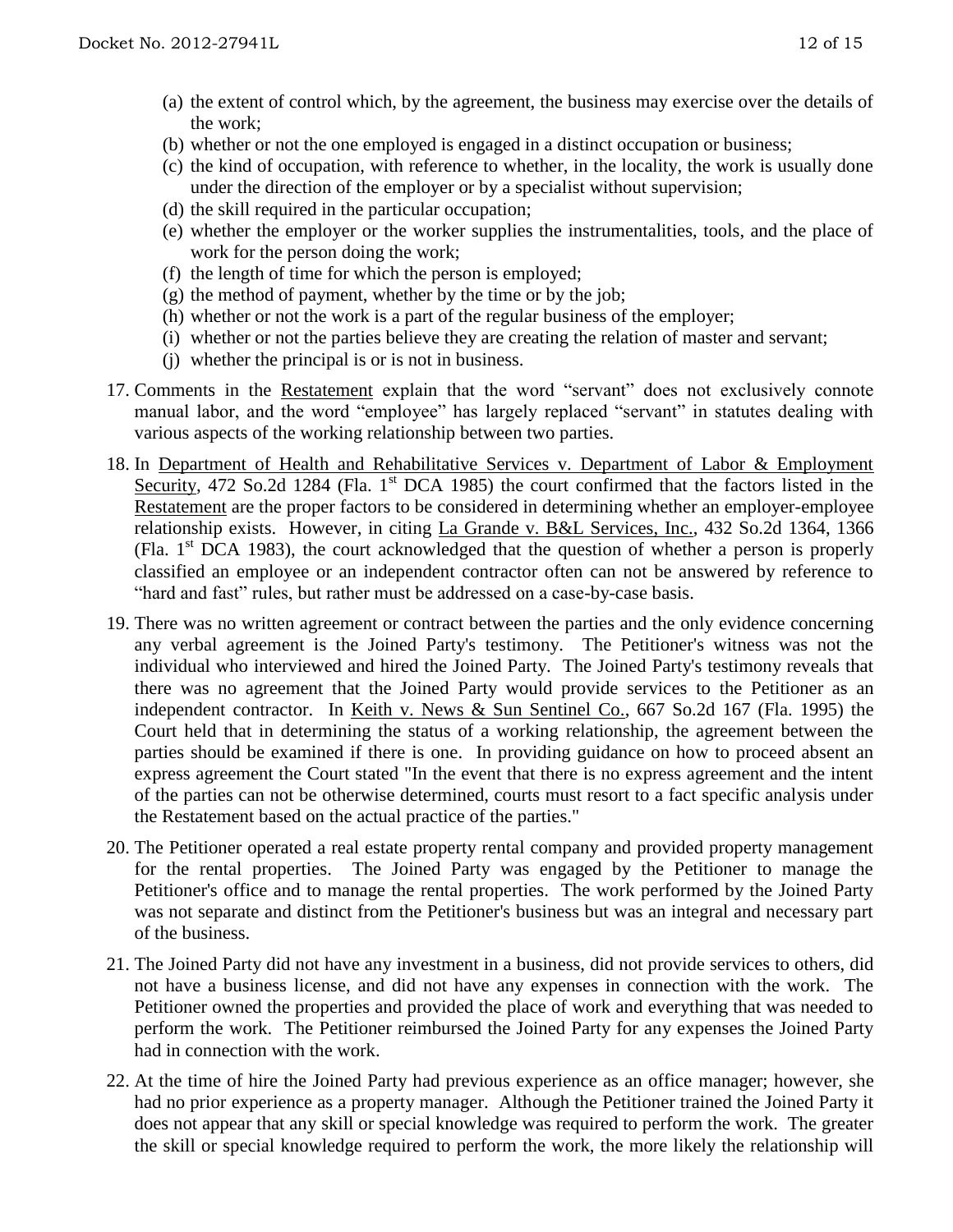be found to be one of independent contractor. Florida Gulf Coast Symphony v. Florida Department of Labor & Employment Sec., 386 So.2d 259 (Fla. 2d DCA 1980)

- 23. The Petitioner determined both the method of pay and the rate of pay, which the Petitioner unilaterally changed from time to time. It was also shown that the Petitioner exercised control over the hours of work. The Petitioner established the hours of operation for the Petitioner's office, from 10 AM until 4 PM. The Joined Party was initially engaged to work forty hours per week, a work schedule that that was reduced by the Petitioner approximately one year after the Joined Party began performing services. With the exception of approximately one month the Petitioner paid the Joined Party by time worked, a method of pay which is typical of an employeremployee relationship, rather than by production or by the job. The fact that the Petitioner chose not to withhold payroll taxes from the pay does not, standing alone, establish an independent contractor relationship.
- 24. The Joined Party performed services exclusively for the Petitioner from April 30, 2009, until December 2011, a period in excess of two and one-half years. Either party could terminate the relationship at any time without incurring liability for breach of contract. These facts reveal the existence of an at-will relationship of relative permanence. The Petitioner terminated the Joined Party without prior notice. In Cantor v. Cochran, 184 So.2d 173 (Fla. 1966), the court in quoting 1 Larson, Workmens' Compensation Law, Section 44.35 stated: "The power to fire is the power to control. The absolute right to terminate the relationship without liability is not consistent with the concept of independent contractor, under which the contractor should have the legal right to complete the project contracted for and to treat any attempt to prevent completion as a breach of contract."
- 25. The "extent of control" referred to in Restatement Section 220(2)(a), has been recognized as the most important factor in determining whether a person is an independent contractor or an employee. Employees and independent contractors are both subject to some control by the person or entity hiring them. The extent of control exercised over the details of the work turns on whether the control is focused on the result to be obtained or extends to the means to be used. A control directed toward means is necessarily more extensive than a control directed towards results. Thus, the mere control of results points to an independent contractor relationship; the control of means points to an employment relationship. Furthermore, the relevant issue is "the extent of control which, by the agreement, the master may exercise over the details of the work." Thus, it is the right of control, not actual control or actual interference with the work, which is significant in distinguishing between an independent contractor and an employee. Harper ex rel. Daley v. Toler, 884 So.2d 1124 (Fla. 2nd DCA 2004).
- 26. The Petitioner determined what work was performed, where it was performed, and when it was performed. The Petitioner provided training which is a method of control because it specifies how the work is to be performed. The Petitioner provided not only the place of work but everything that was needed to perform the work. The Petitioner controlled the means which were used to perform the work.
- 27. It is concluded that the services performed for the Petitioner by the Joined Party constitute insured employment.
- 28. Rule 73B-10.035(10)(a), Florida Administrative Code, provides that the parties will have 15 days from the date of the hearing to submit written proposed findings of fact and conclusions of law with supporting reasons. However, no additional evidence will be accepted after the hearing has been closed.
- 29. In its Proposed Findings of Fact and Conclusions of Law the Petitioner included statements that were not supported by the evidence and submitted additional evidence which was not previously provided. The additional evidence is rejected.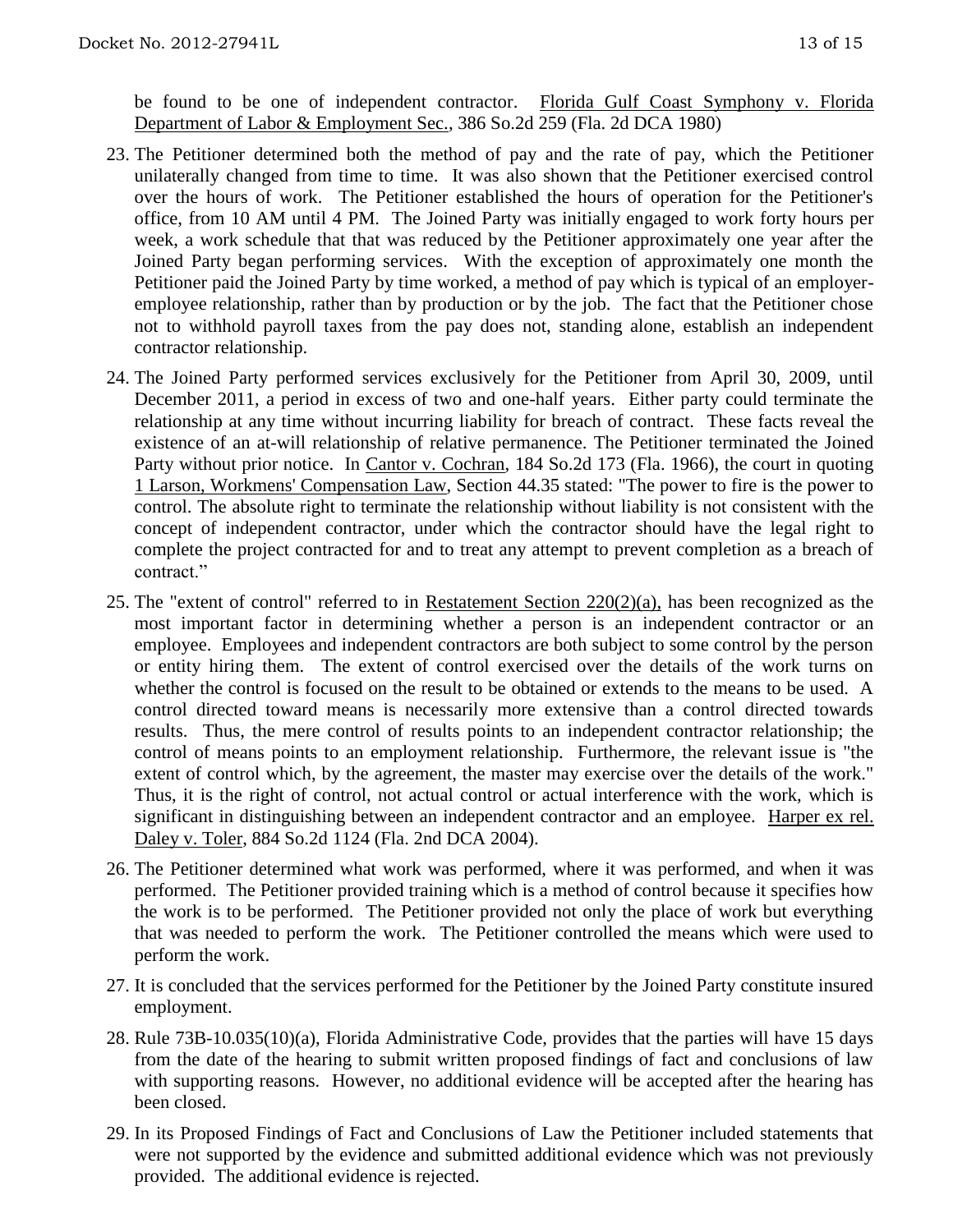**Recommendation:** It is recommended that the determination dated February 10, 2012, be AFFIRMED. Respectfully submitted on July 16, 2012.



R. O. SMITH, Special Deputy Office of Appeals

A party aggrieved by the *Recommended Order* may file written exceptions to the Director at the address shown above within fifteen days of the mailing date of the *Recommended Order*. Any opposing party may file counter exceptions within ten days of the mailing of the original exceptions. A brief in opposition to counter exceptions may be filed within ten days of the mailing of the counter exceptions. Any party initiating such correspondence must send a copy of the correspondence to each party of record and indicate that copies were sent.

Una parte que se vea perjudicada por la *Orden Recomendada* puede registrar excepciones por escrito al Director Designado en la dirección que aparece arriba dentro de quince días a partir de la fecha del envío por correo de la *Orden Recomendada*. Cualquier contraparte puede registrar contra-excepciones dentro de los diez días a partir de la fecha de envió por correo de las excepciones originales. Un sumario en oposición a contra-excepciones puede ser registrado dentro de los diez días a partir de la fecha de envío por correo de las contra-excepciones. Cualquier parte que dé inicio a tal correspondencia debe enviarle una copia de tal correspondencia a cada parte contenida en el registro y señalar que copias fueron remitidas.

Yon pati ke *Lòd Rekòmande* a afekte ka prezante de eksklizyon alekri bay Direktè Adjwen an lan adrès ki parèt anlè a lan yon peryòd kenz jou apati de dat ke *Lòd Rekòmande* a te poste a. Nenpòt pati ki fè opozisyon ka prezante objeksyon a eksklizyon yo lan yon peryòd dis jou apati de lè ke objeksyon a eksklizyon orijinal yo te poste. Yon dosye ki prezante ann opozisyon a objeksyon a eksklizyon yo, ka prezante lan yon peryòd dis jou apati de dat ke objeksyon a eksklizyon yo te poste. Nenpòt pati ki angaje yon korespondans konsa dwe voye yon kopi kourye a bay chak pati ki enplike lan dosye a e endike ke yo te voye kopi yo.

 $Shmawr \geq 7$ 

**July 16, 2012** SHANEDRA Y. BARNES, Special Deputy Clerk<br>July 16, 2012

**Date Mailed:**